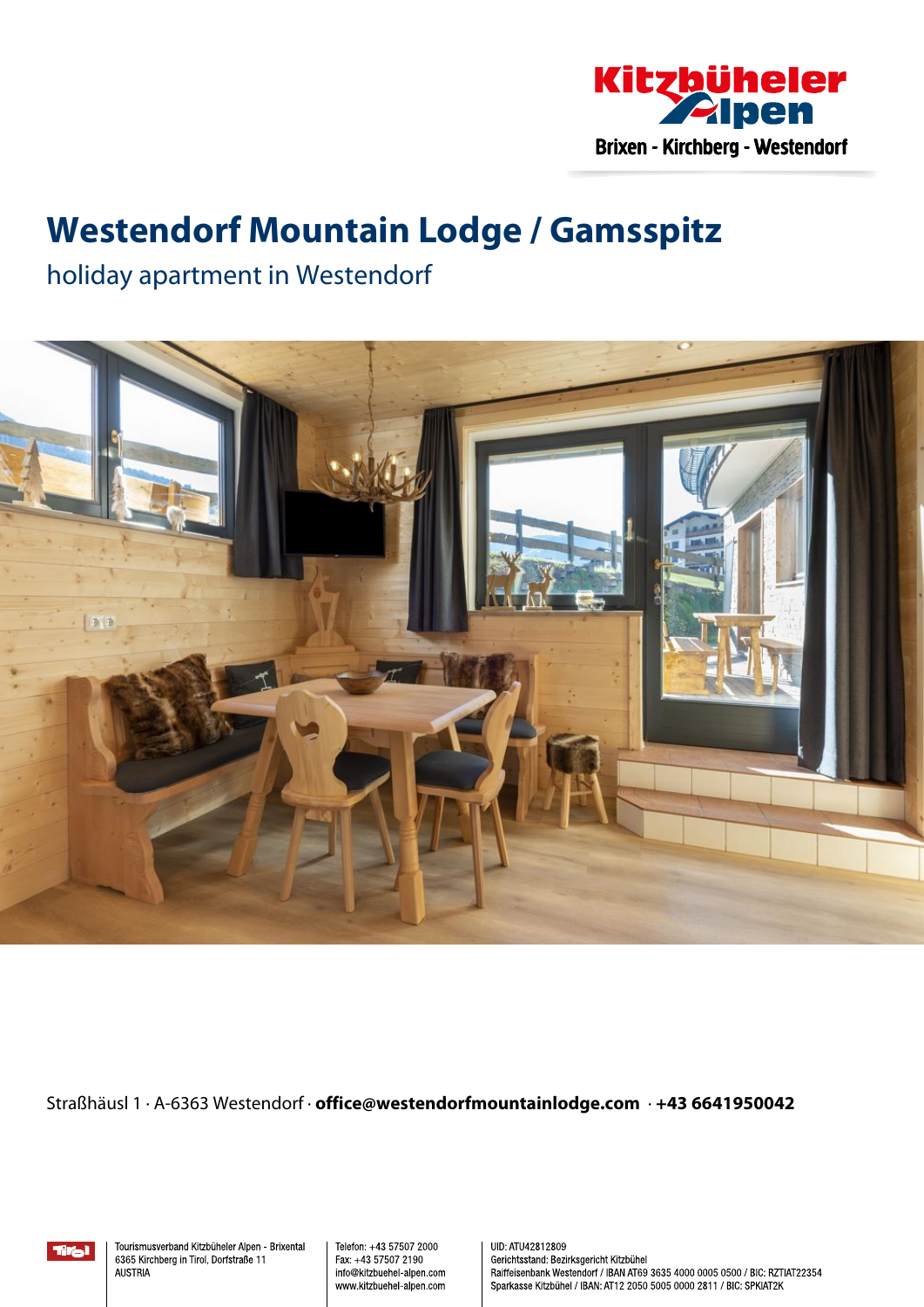

# **Westendorf Mountain Lodge / Gamsspitz**

### holiday apartment in Westendorf

Wir freuen uns, Sie im Westendorf Mountain Lodge - Lodge Wildspitz willkommen zu heißen. Unser Lodge verfügt über 4 Appartement Unser Feriendomizil liegt am rand von Westendorf in einer ruhigen Lage nur ein par minuten vom Centrum entfernt Der Lodge befindet sich in idyllischer Lage und bietet eine wunderschöne Aussicht auf die Berge. Rundherum können Sie die Natur genießen und von hier aus Ihre Skitouren, Wanderungen, Spaziergänge und andere Unternehmungen starten. Der schöne Garten/Balkon lädt zum gemütlichen Entspannen mitten in den Tiroler Bergen ein.



outskirts of town · private setting · near the forest · meadowlands · quiet location · mountain location · on the hiking path · right on the bike path

Telefon: +43 57507 2000 Fax: +43 57507 2190 info@kitzbuehel-alpen.com www.kitzbuehel-alpen.com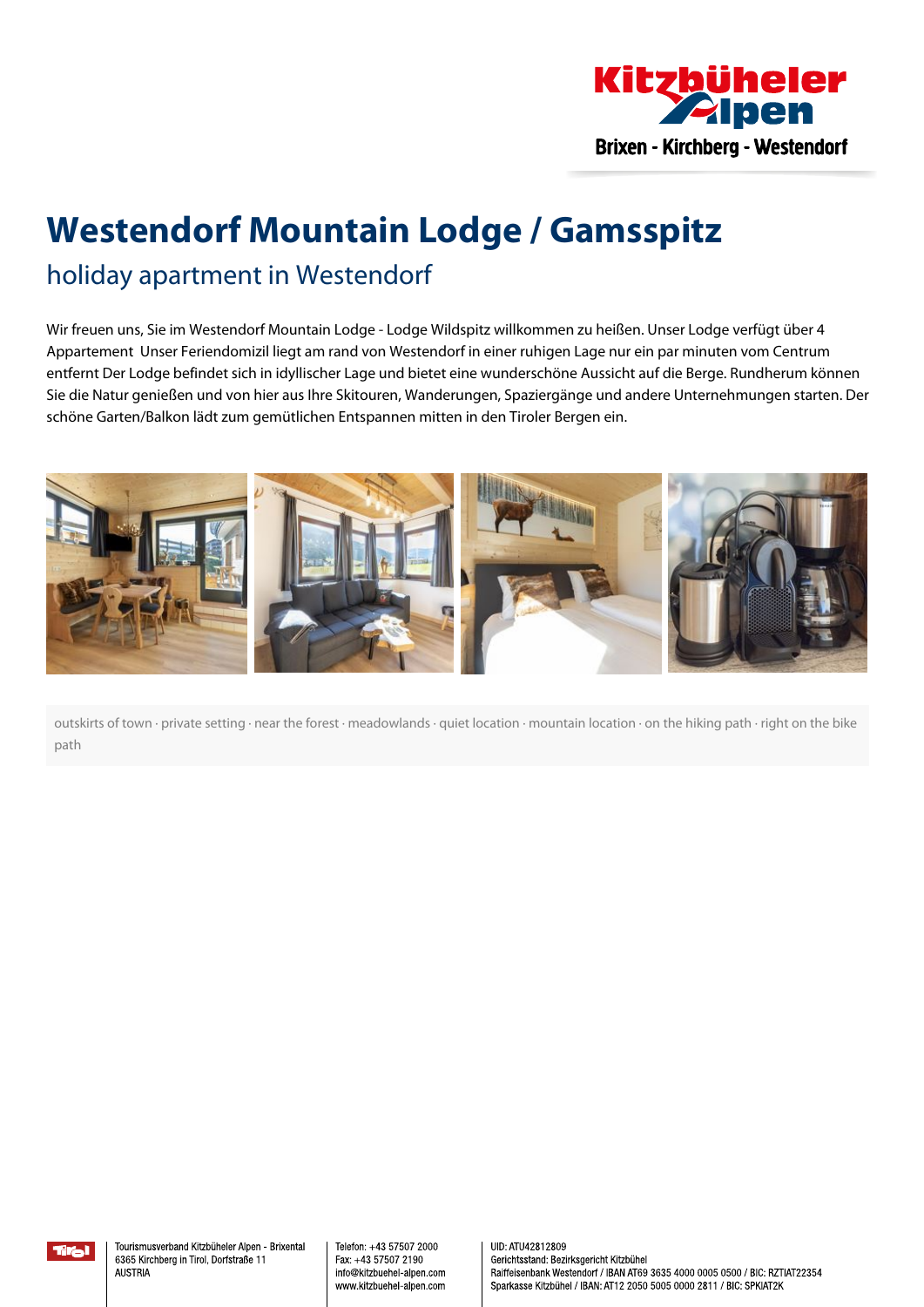

### **Rooms and Apartments**

Current Offers

#### **Apartment [Gampenkogel](https://www.kitzbueheler-alpen.com/en/bri/accommodation/booking/westendorf-mountain-lodge-gamsspitz.html?utm_medium=PDF&utm_campaign=Vermieter-Prospekt&utm_source=Westendorf+Mountain+Lodge+%2f+Gamsspitz)**



Apartment Gampenkogel 120m2, 3 bedrooms each with <sup>a</sup> double bed, 2 bathrooms, large living/sleeping room with seating area and sofa bed for 2 more people.

ab **€ 200,00** per apartment on 25.06.2022 **TO THE OFFER**

1-8 Personen · 3 Bedrooms · 120 <sup>m</sup><sup>²</sup>

#### **[Apartment](https://www.kitzbueheler-alpen.com/en/bri/accommodation/booking/westendorf-mountain-lodge-gamsspitz.html?utm_medium=PDF&utm_campaign=Vermieter-Prospekt&utm_source=Westendorf+Mountain+Lodge+%2f+Gamsspitz) Fleiding**



1-4 Personen · 1 Bedrooms · 65 <sup>m</sup><sup>²</sup>

Apartement Fleiding, 65m2, 1 bedroom with double bed, bathroom with shower/toilet, living/sleeping room with seating area and sofa bed for 2 more people.



Telefon: +43 57507 2000 Fax: +43 57507 2190 info@kitzbuehel-alpen.com www.kitzbuehel-alpen.com UID: ATU42812809 Gerichtsstand: Bezirksgericht Kitzbühel Raiffeisenbank Westendorf / IBAN AT69 3635 4000 0005 0500 / BIC: RZTIAT22354 Sparkasse Kitzbühel / IBAN: AT12 2050 5005 0000 2811 / BIC: SPKIAT2K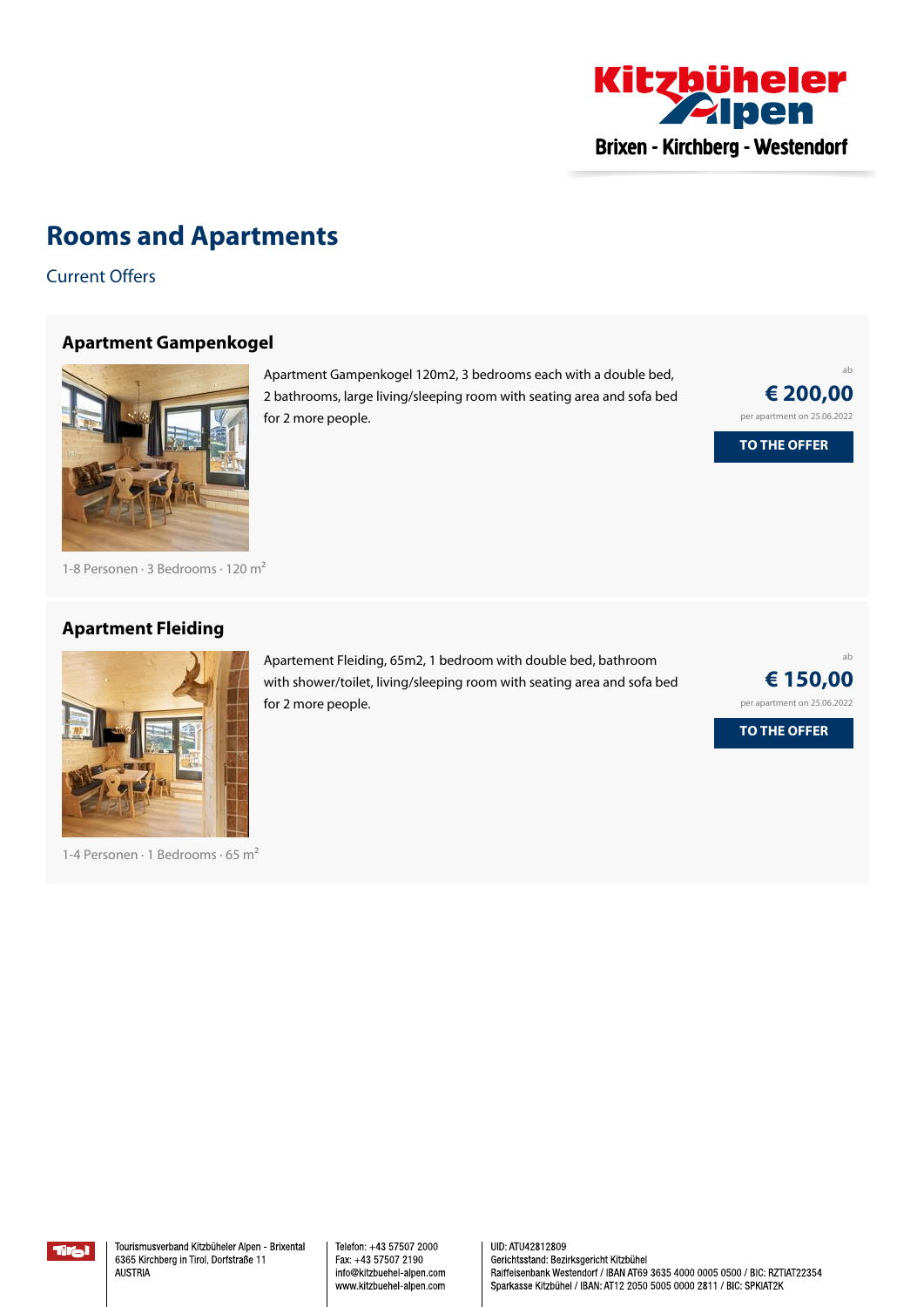

#### **[Appartement](https://www.kitzbueheler-alpen.com/en/bri/accommodation/booking/westendorf-mountain-lodge-gamsspitz.html?utm_medium=PDF&utm_campaign=Vermieter-Prospekt&utm_source=Westendorf+Mountain+Lodge+%2f+Gamsspitz) Talkaiser**



1-4 Personen · 1 Bedrooms · 65 <sup>m</sup><sup>²</sup>

#### **[Appartement](https://www.kitzbueheler-alpen.com/en/bri/accommodation/booking/westendorf-mountain-lodge-gamsspitz.html?utm_medium=PDF&utm_campaign=Vermieter-Prospekt&utm_source=Westendorf+Mountain+Lodge+%2f+Gamsspitz) Choralpe**



Apartement Choralpe, 65m2, 1 bedroom with double bed, bathroom with shower/toilet, living/sleeping room with seating area and sofa bed for 2 more people.

Apartement Talkaser, 65m2, 1 bedroom with double bed, bathroom with shower/toilet, living/sleeping room with seating area and sofa bed

for 2 more people.

ab **€ 150,00** per apartment on 25.06.2022

ab

**€ 150,00** per apartment on 25.06.2022

**TO THE OFFER**

**TO THE OFFER**

1-4 Personen · 1 Bedrooms · 65 <sup>m</sup><sup>²</sup>

#### **[Apartment,](https://www.kitzbueheler-alpen.com/en/bri/accommodation/booking/westendorf-mountain-lodge-gamsspitz.html?utm_medium=PDF&utm_campaign=Vermieter-Prospekt&utm_source=Westendorf+Mountain+Lodge+%2f+Gamsspitz) shower, toilet, 2 bed rooms**



1-8 Personen · 2 Bedrooms · 120 <sup>m</sup><sup>²</sup>

Das Appartement ca 120m2 besteht aus 2 wohnungen mit verbindungs türe wodurch 1 großes Appartement entsteht mit 2 Schlafzimmer, 2 <sup>x</sup> Schlafcouch, 2 <sup>x</sup> Kuche, 2 <sup>x</sup> Bad mit Douch/WC für 1 bis 8 personen



**TO THE OFFER**



Tourismusverband Kitzbüheler Alpen - Brixental 6365 Kirchberg in Tirol, Dorfstraße 11 **AUSTRIA** 

Telefon: +43 57507 2000 Fax: +43 57507 2190 info@kitzbuehel-alpen.com www.kitzbuehel-alpen.com UID: ATU42812809 Gerichtsstand: Bezirksgericht Kitzbühel Raiffeisenbank Westendorf / IBAN AT69 3635 4000 0005 0500 / BIC: RZTIAT22354 Sparkasse Kitzbühel / IBAN: AT12 2050 5005 0000 2811 / BIC: SPKIAT2K